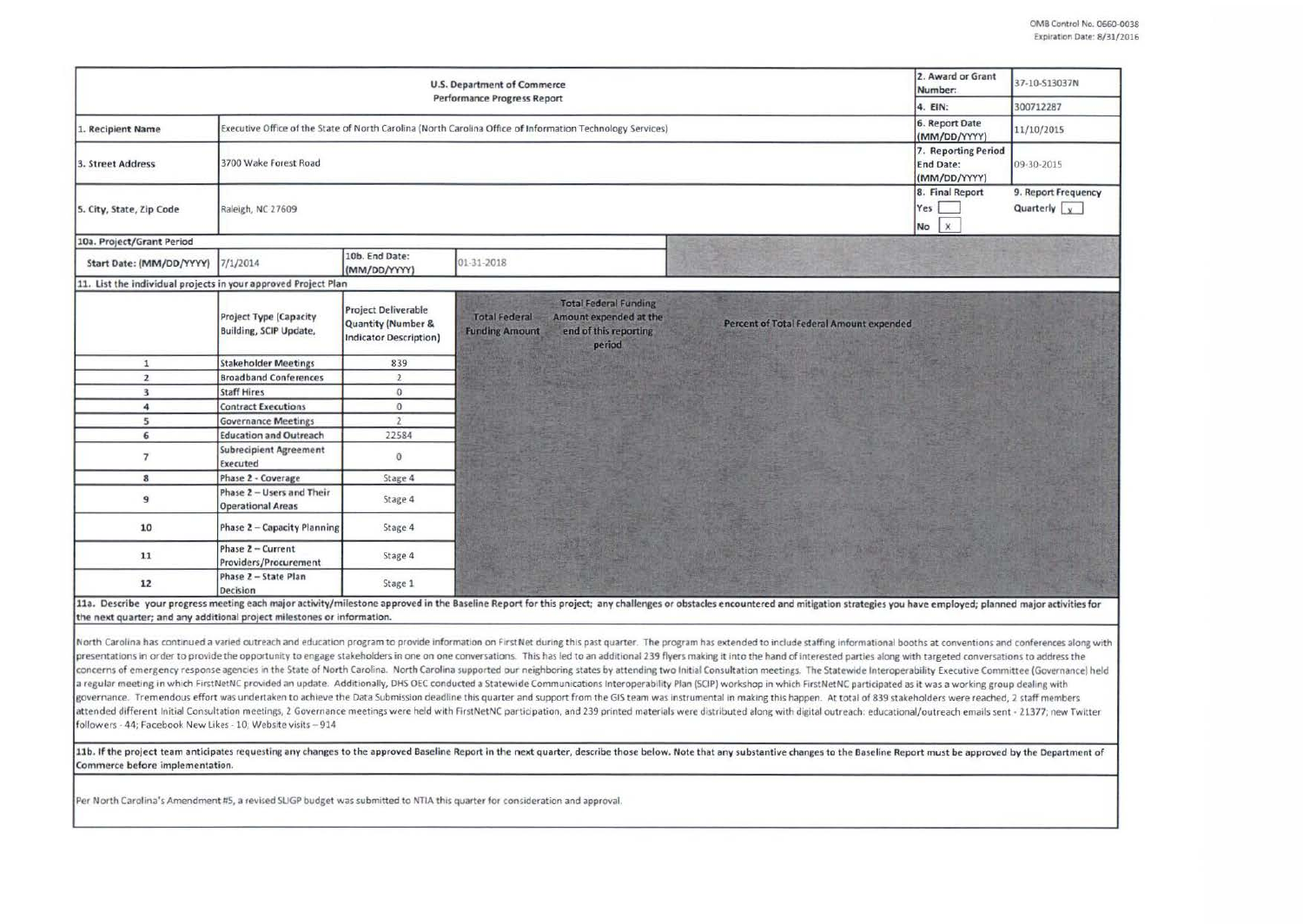11c. Provide any other information that would be useful to NTIA as it assesses this project's progress.

This quarter there were several staff changes that are impacting execution of the project. One significant aspect of these staff changes is that the State Department of Information Technology is starting the process of see Indirect Cost basis of 10%. Due to this change (to be retroactive to 1 July 2015), we will no longer be accounting for match from time of Department of Information Technology staff. Also, we learned of an error in our floo and have made changes to account for this error.

lld. Describe any success stories or best practices you have identified. **Pleue** be as specific as possible.

As mentioned in the last PPR, the FirstNetNC team is seeing great benefit from part time Field Liaison staff.

12. Personnel

12a. If the project is not fully staffed, describe how any lack of staffing may impact the project's time line and when the project will be fully staffed.

Delay in State Budget being finalized combined with changing career goals and uncertainty in Staff roles and functions - together with one significant medical issue has caused some turmoil for staffing this quarter. A time combined with how North Carolina Government hires personnel, adds to the complexity of the problem. One staff member left the program this quarter and another gave notice of their departure - but the Education and Outreach continued successfully. One major staffing change is the decision to no longer split positions in the future (except the IT Director). The difficulty of splitting a positon between a temporary state position and a permanen supportable long term. We will be looking increasingly to contractors in the future where appropriate. During this quarter the State's biennium budget for 7/1/15-6/30/17 was finalized by the State legislature which allows plan for the future. Staffing updates/revisions will be outlined in full in the upcoming budget revision. As the state is starting the effort to seek an approved Indirect Cost basis, we are eliminating listing of all the p Indirect Costs might be recovered upon an approved Indirect Cost basis. As discussed with NTIA, match efforts will continue to be counted for First Responder stakeholders attending FirstNetNC meetings.

| 12b. Staffing Table                                                                       |      |                                                                                                                                              |                                                                                                                                                                                |
|-------------------------------------------------------------------------------------------|------|----------------------------------------------------------------------------------------------------------------------------------------------|--------------------------------------------------------------------------------------------------------------------------------------------------------------------------------|
| Job Title                                                                                 | FTE% | Project (s) Assigned                                                                                                                         | Change                                                                                                                                                                         |
| IT Project Program Manager<br>(FirstNetNC Director/SPOC)                                  | 100  | (federal) Overall responsibility for SLIGP and FirstNetNC effort, including SPOC duties                                                      |                                                                                                                                                                                |
| <b>Networking Specialist</b><br>(Technical Consultant,<br>FirstNetNC)                     | 100  | (federal) Supports FirstNetNC with focus on technical questions/opportunities with responders, vendors, potential partners                   |                                                                                                                                                                                |
| Networking Specialist<br>(Assistant Director, FirstNetNC)                                 | 100  | (federal) Supports FirstNetNC / oversees Education and Outreach with first responders and other stakeholders                                 |                                                                                                                                                                                |
| Information & Communications<br>Specialist III (Dir. of Comms,<br>Digital Infrastructure) | 50   | (federal) Development/responsibility for all media and communications materials/coordination                                                 |                                                                                                                                                                                |
| Administrative Assistant I<br>(Administrative Assistant,<br>Digital Infrastructure)       | 33   | (federal) Administrative support to FirstNetNC staff, including travel                                                                       | Effort charged against<br>grant decreased from<br>50% to 33%. Position<br>now vacant.                                                                                          |
| IT Director (Executive Director,<br>Digital Infrastructure)                               | 37   | (federal) Oversight of Digital Infrastructure team. Coordination/communications/strategy between FirstNetNC, Digital Infrastructure and OITS | Effort charged against<br>grant increased from<br>33% to 37% with<br>primary responsibility<br>for Governor and<br>Legislative coordination<br>now vested in this<br>position. |
| IT Manager (Program<br>Management Specialist)                                             | 50   | (federal) Supports FirstNetNC with focus on Program Management and Budget responsibilities                                                   | Individual assumed PM<br>responsibilites due to<br>SPOC Medical absence.                                                                                                       |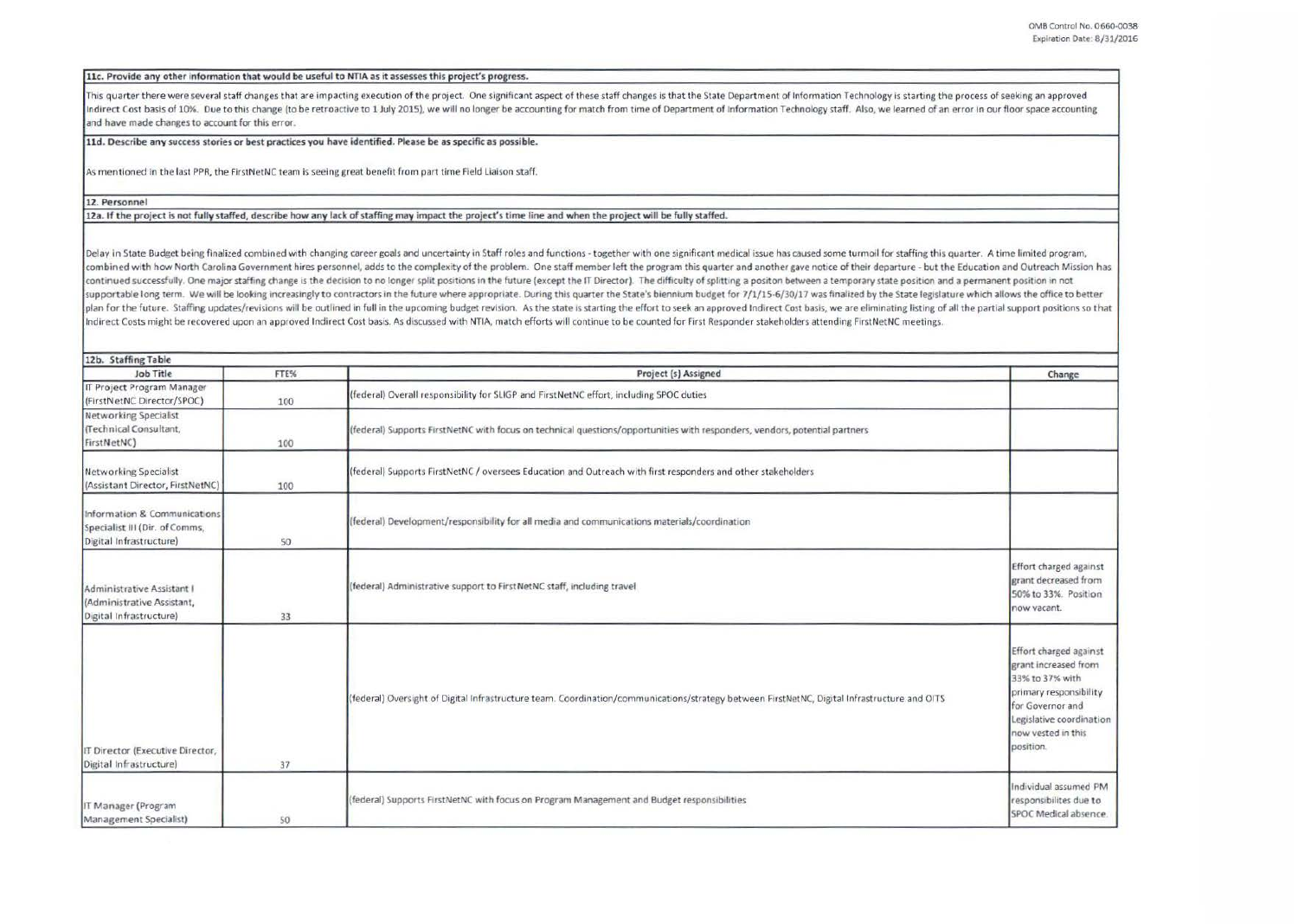| 13. Subcontracts (Vendors and/or Subrecipients)                          | 13a. Subcontracts Table - include all subcontractors. The totals from this table must equal the "Subcontracts Total" in Question 14f. |                          |                      |                                      |                   |                 |                                         |                                          |
|--------------------------------------------------------------------------|---------------------------------------------------------------------------------------------------------------------------------------|--------------------------|----------------------|--------------------------------------|-------------------|-----------------|-----------------------------------------|------------------------------------------|
| Name                                                                     | <b>Subcontract Purpose</b>                                                                                                            | Type<br>(Vendor/Subrec.) | RFP/RFQ Issued (Y/N) | Contract<br><b>Executed</b><br>(Y/N) | <b>Start Date</b> | <b>End Date</b> | <b>Total Federal Funds</b><br>Allocated | <b>Total Matching Funds</b><br>Allocated |
| NC Office of Information<br><b>Technology Services (ITS</b><br>Services) | Planning, GIS, Consultation                                                                                                           | <b>State Service</b>     | N                    | Y                                    | 7/1/2014          | 6/30/2015       | \$400,000.00                            | \$0.00                                   |
| NC Office of Information<br><b>Technology Services (ITS</b><br>Services) | Consultation, GIS, Networking                                                                                                         | State Service            | N                    | N                                    | 7/1/2015          | 6/30/2016       | \$360,000.00                            | \$0.00                                   |
| Data Collection/Inventory                                                | Augment staff for data gathering and assessments                                                                                      | Private                  |                      | Ν                                    | 7/1/2014          | 6/30/2015       | \$300,000.00                            | \$250,000.00                             |
| Data Collection/Inventory                                                | Augment staff for data gathering and assessments                                                                                      | Private                  | N                    | N                                    | 7/1/2015          | 6/30/2016       | \$315,000.00                            | \$235,000.00                             |
| Local MOUs                                                               | Develop MOUs with local co-ops as necessary                                                                                           | Local Service/Private    | N                    | N                                    | 7/1/2014          | 6/30/2016       | \$50,000.00                             | \$0.00                                   |
|                                                                          | 13b. Describe any challenges encountered with vendors and/or subrecipients.                                                           |                          |                      |                                      |                   |                 |                                         |                                          |

NCCGIA is part of OITS and is providing GIS support to FirstNetNC under the MOU with OITS. GIS support was heavily involved in our Data Collection activities this quarter. Other contractors include the outreach field staff Liaison, EM Liaison, and EMS Liaison). These individuals are temporary staff through the State temporary agency, Temp Solutions. They were previously reported in the staffing table, but expenses are actually reported under now being described here for consistency.

------------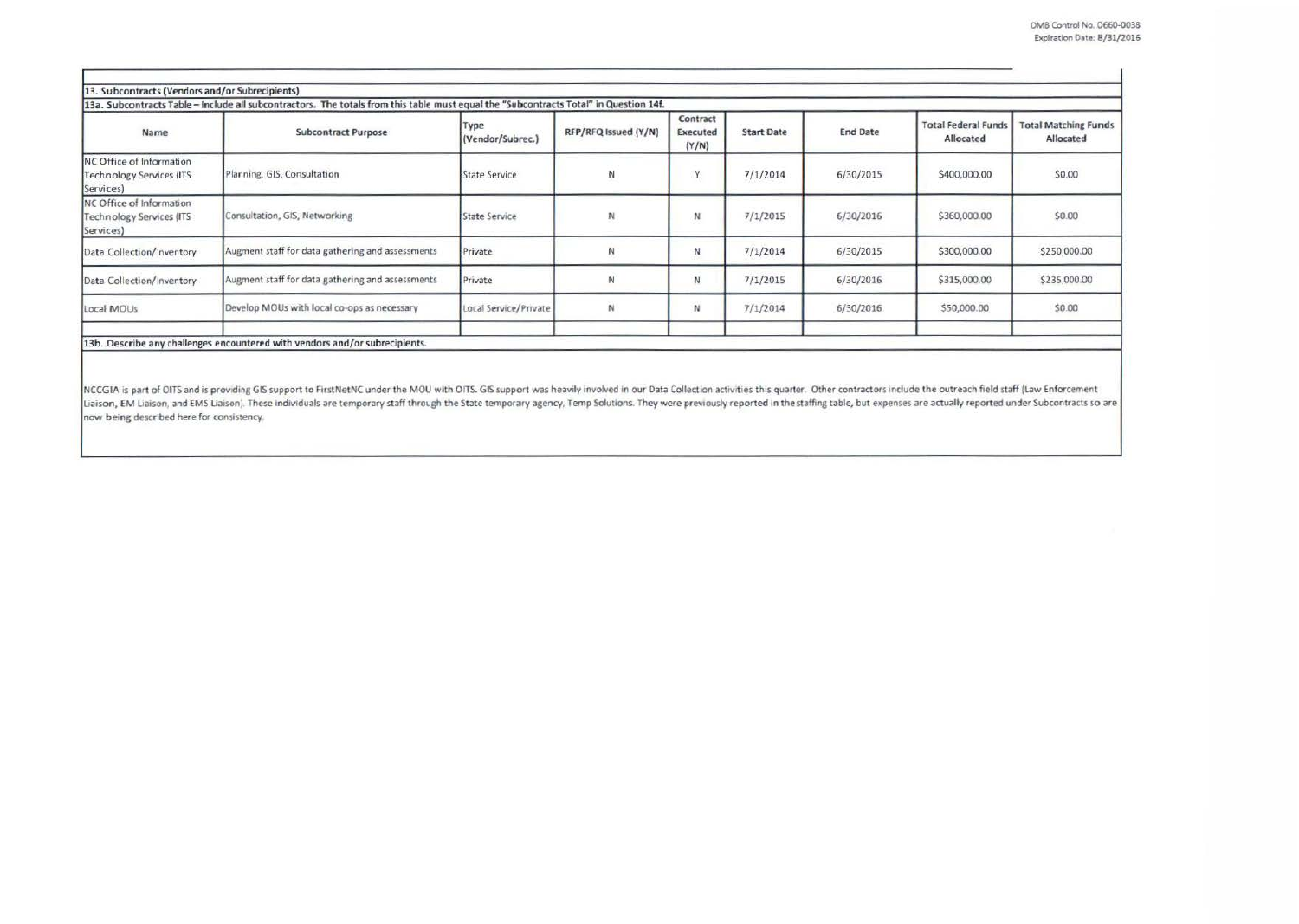| 14. Budget Worksheet                                                                                                                                                                            |                           |                                       |                         |                                      |                                                       |                                    |
|-------------------------------------------------------------------------------------------------------------------------------------------------------------------------------------------------|---------------------------|---------------------------------------|-------------------------|--------------------------------------|-------------------------------------------------------|------------------------------------|
| Columns 2, 3 and 4 must match your current project budget for the entire award, which is the SF-424A on file.<br>Only list matching funds that the Department of Commerce has already approved. |                           |                                       |                         |                                      |                                                       |                                    |
| Project Budget Element (1)                                                                                                                                                                      | Federal Funds Awarded (2) | <b>Approved Matching</b><br>Funds (3) | <b>Total Budget (4)</b> | <b>Federal Funds Expended</b><br>(5) | <b>Approved Matching</b><br><b>Funds Expended (6)</b> | <b>Total funds Expended</b><br>(7) |
| a. Personnel Salaries                                                                                                                                                                           | \$1,134,214.00            | \$0.00                                | \$1,134,214.00          | \$340,081.21                         | \$47,465.40                                           | \$387,546.61                       |
| b. Personnel Fringe Benefits                                                                                                                                                                    | \$329,635.00              | \$0.00                                | \$329,635.00            | \$96,517.14                          | \$9,171.03                                            | \$105,688.17                       |
| c. Travel                                                                                                                                                                                       | \$156,528.00              | \$0.00                                | \$156,528.00            | \$17,211.45                          | S7.872.67                                             | \$25,084.12                        |
| d. Equipment                                                                                                                                                                                    | \$0.00                    | \$0.00                                | \$0.00                  | \$0.00                               | \$0.00                                                | \$0.00                             |
| e. Materials/Supplies                                                                                                                                                                           | \$16,260.00               | \$0.00                                | \$16,260.00             | \$1,215.55                           | \$0.00                                                | \$1,215.55                         |
| f. Subcontracts Total                                                                                                                                                                           | \$1,425,000.00            | \$485,000.00                          | \$1,910,000.00          | \$96,595.24                          | \$46,918.00                                           | \$143,513.24                       |
| g. Other                                                                                                                                                                                        | \$56,063.00               | \$108,038.00                          | \$164,101.00            | \$23,330.27                          | \$12,610.41                                           | \$35,940.68                        |
| h. Indirect                                                                                                                                                                                     | \$0.00                    | \$0.00                                | \$0.00                  | \$0.00                               | \$0.00                                                | \$0.00                             |
| i. Total Costs                                                                                                                                                                                  | \$3,117,700.00            | \$593,038.00                          | \$3,710,738.00          | \$574,950.86                         | \$124,037.51                                          | \$698,988.37                       |
| i. % of Total                                                                                                                                                                                   | 84%                       | 16%                                   | 100%                    | 82%                                  | 18%                                                   | 100%                               |
| 15. Certification: I certify to the best of my knowledge and belief that this report is correct and complete for performance of activities for the purpose(s) set forth in the award documents. |                           |                                       |                         |                                      |                                                       |                                    |
| 16a. Typed or printed name and title of Authorized Certifying Official:                                                                                                                         |                           |                                       |                         | 16c. Telephone (area                 |                                                       |                                    |
| Allan Sadowski, North Carolina FirstNet Program Director, NC Department of Information Technology                                                                                               |                           | code, number, and<br>extension)       | 919-715-5771            |                                      |                                                       |                                    |
| 16b. Signature of Authorized Certifying Official:                                                                                                                                               | 16d. Email Address:       | allan.sadowski@nc.gov                 |                         |                                      |                                                       |                                    |
| au                                                                                                                                                                                              | od win                    |                                       |                         | Date:                                | 11/13/2015                                            |                                    |